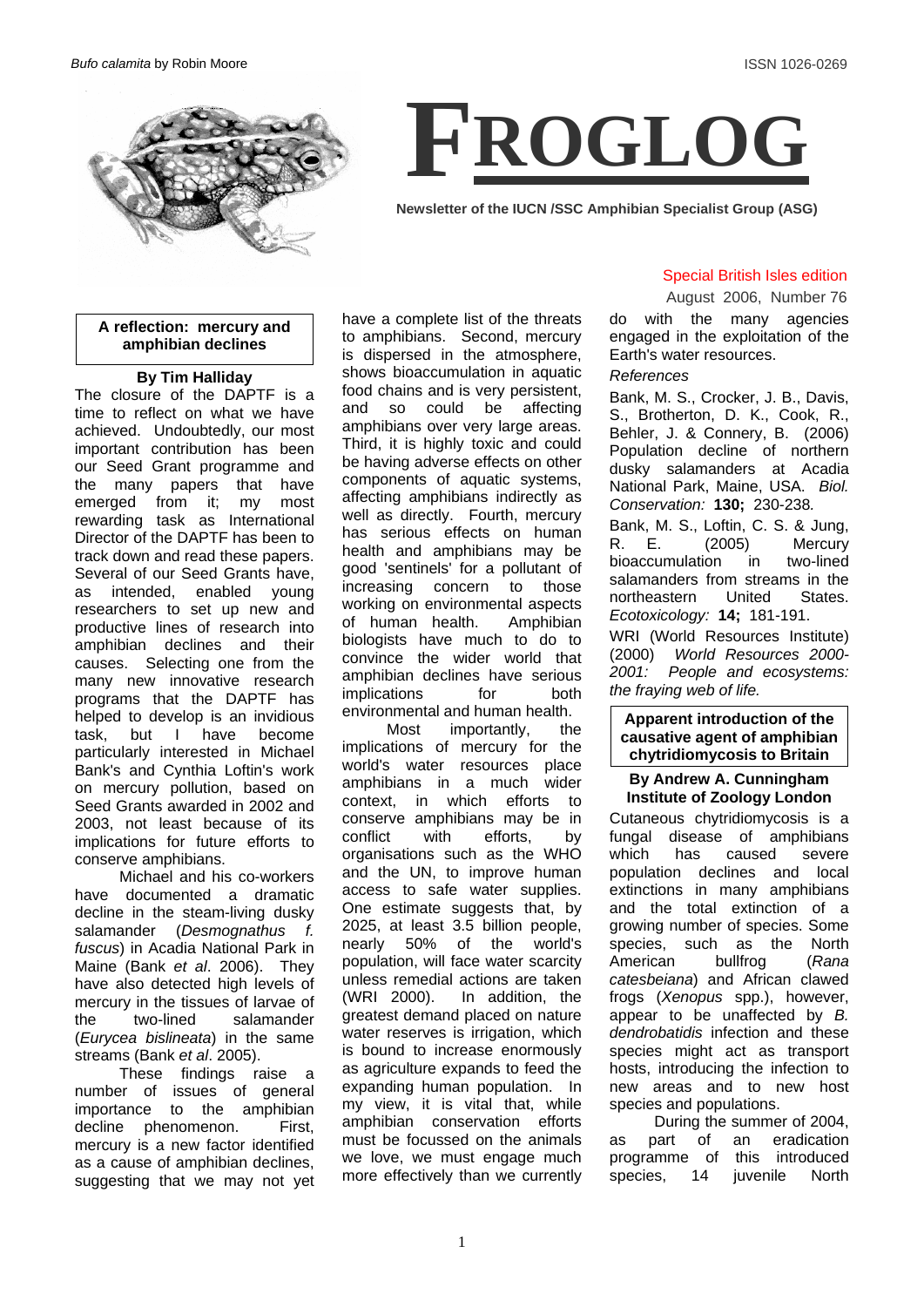American bullfrogs were killed at their primary site of establishment in Britain. A toe clip and femoral skin were sampled from each animal, taking care to avoid any possibility of cross-contamination, and the samples were tested for *B. dendrobatidis* infection using real-time PCR and primers specific for *B. dendrobatidis*. Two of the bullfrogs tested positive and these results were confirmed when the tests were repeated.

 Although chytridiomycosis has been found previously in Britain in captive exotic frogs in captivity, various examinations, including microscopic and electron microscopic examinations of 170 native amphibians from 1992- 1996, have failed to detect evidence of chytrid infection in wild amphibians in Britain. Retrospective analysis of a subset of this cohort of native amphibians using *B. dendrobatidis* – specific PCR has also failed to detect chytrid infection.

 The site where the chytridpositive bullfrogs were found in the wild provides good habitat for amphibians, with at least four of the six extant amphibian species native to Britain being known to inhabit the site: *Rana temporaria*, *Bufo bufo*, *Triturus vulgaris* and *T. cristatus*. It is presumed that *B. dendrobatidis* was co-introduced with either the bullfrogs or the *Xenopus* sp.: one adult and several hundred *Xenopus laevis* tadpoles were removed from this site in 2001.

 The pattern of widespread mortality and catastrophic declines of amphibians due to chytridiomycosis repeated in Australia, Central America and Spain, suggests that the introduction of *B. dendrobatidis* to Britain could present a major threat to native amphibian populations. Populations of the common toad (*Bufo bufo*) in Spain, for example, are known to be susceptible to declines from *B. dendrobatidis* infection and this is one of Britain's most common and widespread species of amphibian.

Work is now underway at the index site to determine if *B. dendrobatidis* infection has spread to any native amphibian species and, if so, to assess any immediate effects (e.g. mortality) this infection might have on these species. Results from this study will be used to inform recommendations on biosecurity and disease control for consideration by U.K. nature conservation bodies.

For further information please contact: *a.cunningham@ioz.ac.uk* 



**By David Sewell The Durrell Institute for Conservation and Ecology (DICE)** 

Since Heyer *et al*'s*.* (1994) benchmark volume on standardised sampling procedures for amphibians there has been continuing work to refine sampling methodologies for amphibians. Fundamental to many of these methodologies is how reliably they can measure population increase, decline or stability. Unless the detection rate is known, simple counts may be an unsuitable method for assessing and comparing amphibian populations (Schmidt 2003, 2004; Dodd & Dorazio, 2004). Variation in detection rates may make the comparison of seemingly similar habitats difficult, and may result in some populations being missed altogether (Mackenzie *et al.,* 2002, 2003, 2004; Edwards *et al.,* 2005; Schmidt, 2005). Where simple presence-absence is being recorded, false absences can therefore arise as a result of low detectability.

The difficulty is compounded when the purpose is to detect all amphibian species present rather than just one. The practical question that arises is therefore how many visits, or methods, are needed to detect all the species present? Missing species that are, in fact, present may not only give a false idea of amphibian population declines, but may also result in a failure to identify areas with a high

amphibian diversity. This may in turn lead to a failure to adequately protect existing amphibian populations during development and accelerate the rates of isolation, decline and extinction. Current guidance for surveys of great crested newts (*Triturus cristatus*) for mitigation purposes in the U.K. (English Nature, 2001) recommends at least six visits, if the purpose is assessing the size of the population in the pond being sampled. For simple presenceabsence surveys fewer visits are likely to be adequate, even if other species are involved. Recent work at the University of Kent has suggested three visits are sufficient for the purpose, provided a suitable range of methods is used.

The results arise from a survey that took place in the Blean, an area of arable farmland and woodland in north Kent, U.K., surrounded by Canterbury, Herne Bay and Whitstable. The area has a high density of small ponds, averaging over three per square kilometre. The survey took place in 2004 and 2005 and examined a sample of 74 ponds for all amphibian species present. Each pond was surveyed three times by a combination of funnel traps and visual encounter surveys by means of torch counts.

Six species of amphibian were located in the ponds, five native and one introduced. The results showed at least one amphibian species in 60 of the 74 ponds surveyed. The number of species most likely to be recorded in a pond was two, with one pond containing five and another all six species. Palmate newt (*Triturus helveticus*) with 42 occurrences was marginally more frequent than smooth newt (*Triturus vulgaris*) with 39. The remaining species were great crested newt with 22; common frog (*Rana temporaria*) with 14 occurrences; alpine newt (*Triturus alpestris*) with 7 and common toad (*Bufo* bufo) with 3.

The three initial torching/trapping visits were followed by three netting sessions for invertebrates at all ponds. Additionally, at 4 of the study ponds, weekly trapping and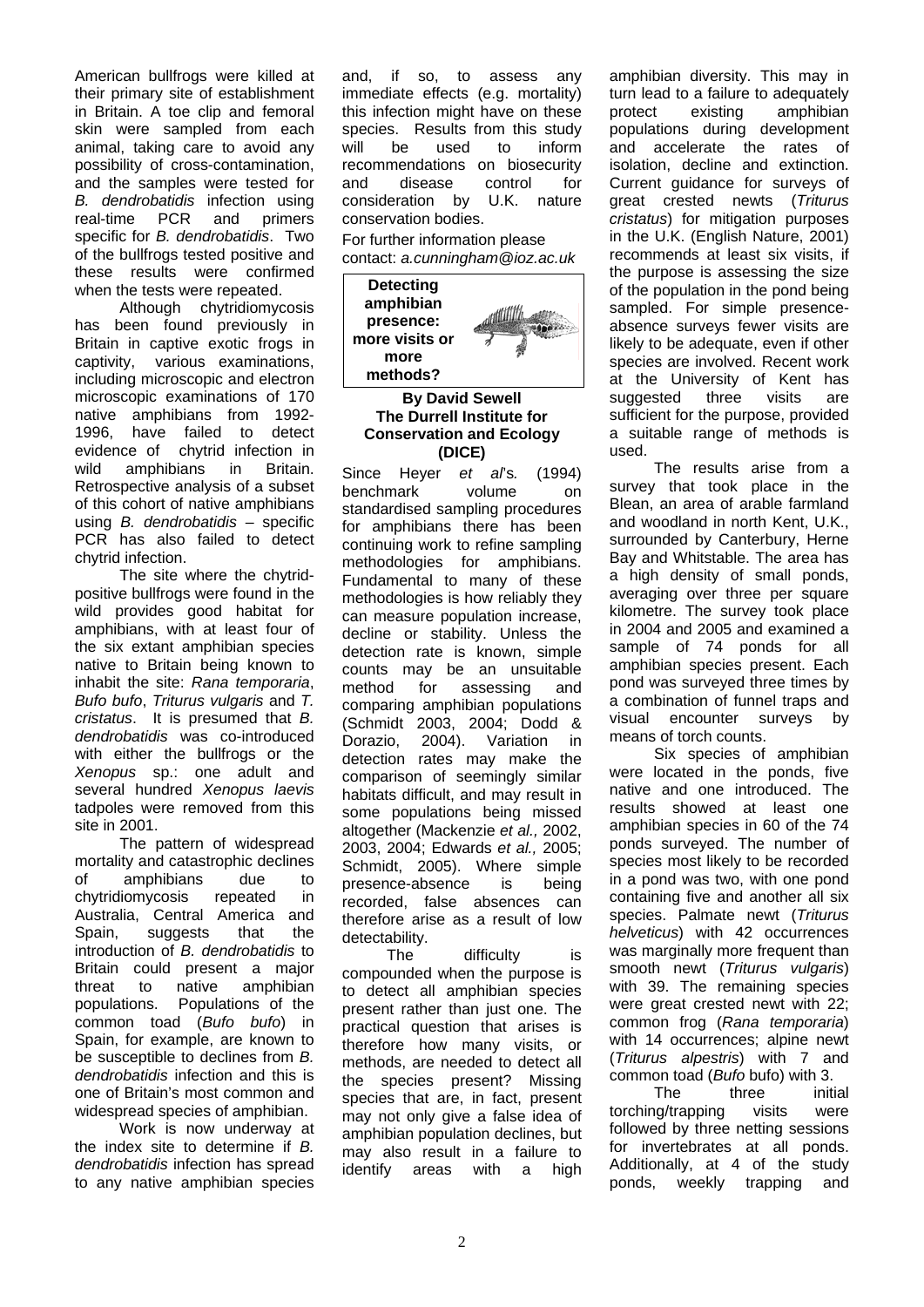torching sessions continued as a part of another programme.

The netting sessions, although not aimed primarily at amphibians, yielded one more occurrence of great crested newt and two of common frogs, bringing the number of known occurrences to 23 and 16 respectively. In all cases these extra occurrences were through the identification of larvae, also confirming that breeding was taking place in the ponds concerned. The ponds where netting revealed additional species were larger in surface area than the average in the locality, perhaps also suggesting that larger ponds should have more visits than average or smaller ones.

The ponds subject to extended trap and torch surveys also yielded extra species over a longer period, with two additional occurrences of both common toad and great crested newt. Up to an additional 40 surveys over two years took place at each of these ponds to yield a very small number of extra species. The effort appears disproportional to the result, especially if compared to the netting sessions that yielded three extra species occurrences with three visits per pond.

For British species this suggests that additional methods may have a greater impact on detection rates than additional visits. Griffiths, Raper & Brady (1996), found for British newts that three methods gave a 2% chance of not detecting species, whilst four methods reduced the nondetection rate to 1.2%. Netting sessions, along with egg surveys, can be added on to visits being made for other purposes. The results suggest that three visits will detect most amphibians present at a site, assuming that the visits are made at an appropriate time of year and that appropriate methods are used. A minimum of three visits is therefore recommended, but in combination with at least three, and preferably more, detection methods.

## *References:*

Dodd, C.K. & Dorazio, R.M., (2004) Using counts to simultaneously estimate abundance and detection probabilities in a salamander community. *Herpetologica* 60: 468-478

Edwards, T.C. Jr., Cutler, D.R., Zimmermann, N.E., Geiser, L., & Alegria J. (2005) Model-based stratifications for enhancing the detection of rare ecological events. *Ecology* 86: 1081-1090

English Nature (2001) Great crested newt mitigation guidelines. Peterborough, English Nature

Griffiths, R.A., Raper, S.J. & Brady, L.D. (1996) Evaluation of a standard method for surveying common frogs *Rana temporaria* and newts *Triturus cristatus, T. helveticus and T. vulgaris*. JNCC Report no. 259. Peterborough: Joint Nature Conservation Committee.

Heyer, W.R., Donnelly, M.A., McDiarmid, R.W., Hayek, L.A.C. & Foster, M.S. (1994), Measuring and monitoring biological diversity. Standard methods for amphibians. Washington, Smithsonian Institution Press.

MacKenzie, D.I., Nichols, J.D., Lachman, G.B., Droege, S., Royle, J.A. & Langtim, C. A. (2002) Estimating site occupancy rates when detection probabilities are less than one. *Ecology* 83**:** 2248- 2255

MacKenzie, D.I., Nichols, J.D., Hines, J.E., Knutson, M.G. & Franklin, A.B. (2003) Estimating site occupancy, colonization, and local extinction when a species is detected imperfectly. *Ecology* 84: 2200-2207

MacKenzie, D.I., Bailey, L.L. & Nichols, J.D. (2004). Investigating species co-occurrence patterns when species are detected imperfectly. *Journal of Animal Ecology* 73: 546-555

Schmidt, B.R. (2003) Count data, detection probabilities, and the demography, dynamics, distribution and declines of amphibians. *Comptes Rendus Biologies* 326: S119-S124

Schmidt, B.R. (2004) Declining amphibian populations: the pitfalls of count data in the study of diversity, distributions, dynamics and demography. *Herpetological Journal* 14: 167-174

Schmidt, B.R. (2005) Monitoring the distribution of pond-breeding amphibians when species are detected imperfectly. *Aquatic Conservation: Marine and Freshwater Ecosystems* 15: 681- 692

For further information please contact David Sewell at: *dls20@kent.ac.uk.*

# **Reports on DAPTF Seed Grants**

Recipients of DAPTF Seed Grants are generally expected to publish the results of their projects in refereed journals, or as articles in *Froglog*. They are also required to send us reports, so that their results can be made available to DAPTF members. Below is a list of reports that we have received recently. Anyone wanting a copy of a report should contact the author in the first instance; we can supply copies if you cannot reach the author.

 S. V. Krishnamurthy & Richard A. Griffiths (2004) **Progress Report:** Identifying agents of amphibian decline in the central Western Ghats: the impact of nitrate fertilizers on reproductive success. (*r.a.griffiths@kent.ac.uk*)

# **Tim Halliday**



## **By: Kay Bradfield Hamilton Zoo, New Zealand**

The inaugural Amphibian Biodiversity Conservation (ABC) course was held at the Durrell Wildlife Conservation Trust's International Training Centre on Jersey, in the British Channel Islands, from June 19 – 30, 2006. Lecturers included Professor Tim Halliday, Professor Trevor Beebee, Dr Richard Griffiths, Dr Andrew Cunningham, and Gerry Marantelli.

Amphibian conservation biologists from more than a dozen countries attended, including both